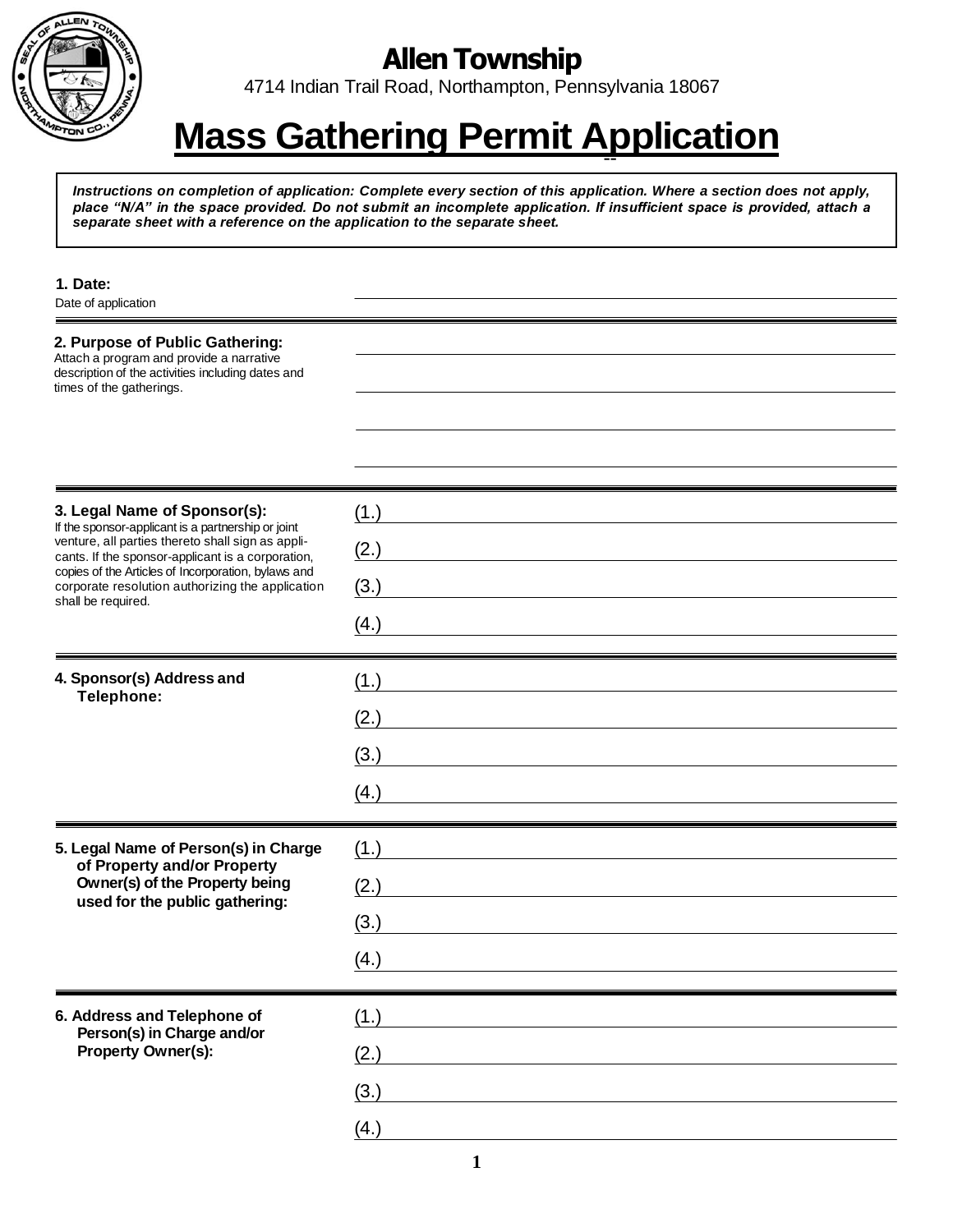#### **7. Location and Address of Property being utilized for the Public Gathering:**

List address and describe location here and attach a tax map of the property and highlight the property being used. Map is available from the Township.

### **8. Diagrammatic Sketch Plan of Proposed Site:**

Use this space or reference and attach diagrammatic sketch plan of the proposed site of the mass gathering, showing the locations and dimensions of the proposed service roads, parking facilities, sanitary facilities, sewage disposal facilities, medical service facilities, distribution of security personnel, traffic flow, food and potable water facilities, provisions for food storage, camping facilities and projected plans for enclosure.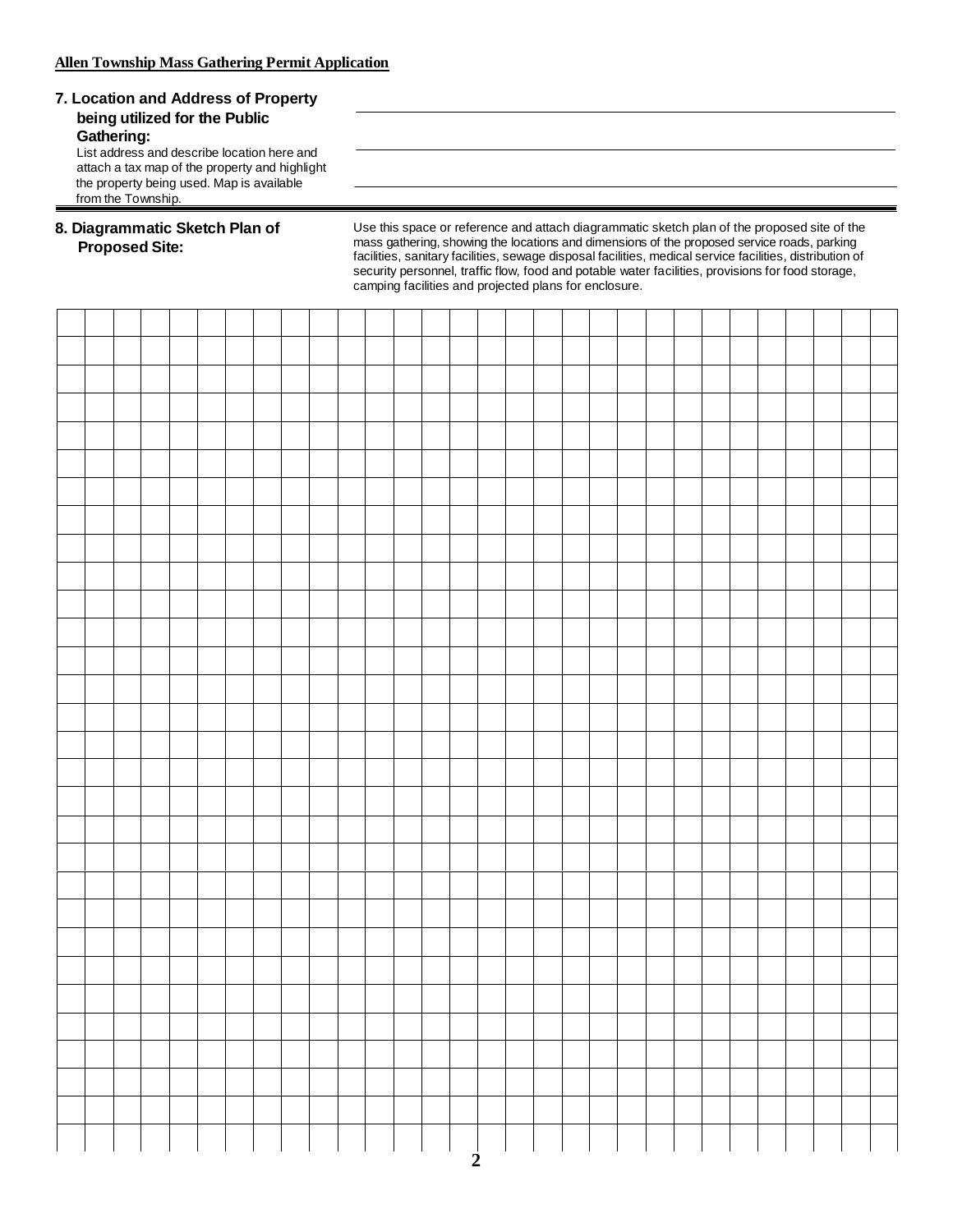# **9. Evidence of All Required State,**

**County & Local Permits:** Determine and list all permits required and attach evidence that all permits and licenses required by State, County and Local statutes and rules and regulations enacted thereunder have been obtained or will be obtained, or attach a written statement from the proper authorities stating that said permits or licenses shall not be required.

#### **10. Number of Persons Estimated to**

#### **Attend the Gathering(s):**

Provide estimated attendance for each day of the gathering. After submitting this application if the sponsor-applicant determines that the estimated attendance exceeds this estimate by more than 10 percent, the sponsorapplicant shall notify the Township and shall propose additional site improvements to compensate for the larger number of attendees.

#### **11. Duration and Date of Attendance:**

List date and times when public attendees will begin arriving at the gathering and when public attendees will finish leaving the site for each day of the gathering(s).

#### **12. Specific Details:**

Provide a narrative description of the provisions made for each of the following categories. If more space is needed reference a separate attached sheet. Attach referenced supporting documentation showing provisions made.

#### **A. Food and Drink:**

During summer events provide for multiple locations where free, potable water is available to the public.

#### **B. Sanitary Facilities:**

Show compliance with general health requirements and Americans with Disabilities Act requirements.

#### **C. Transportation and Parking Facilities:**

Determine the number of cars expected based on estimated attendance and provide at least 30 sq. ft. of parking area for each car. If offsite parking is to be used, provide agreements for facilities use and provisions for transportation between parking areas and gathering site. **3**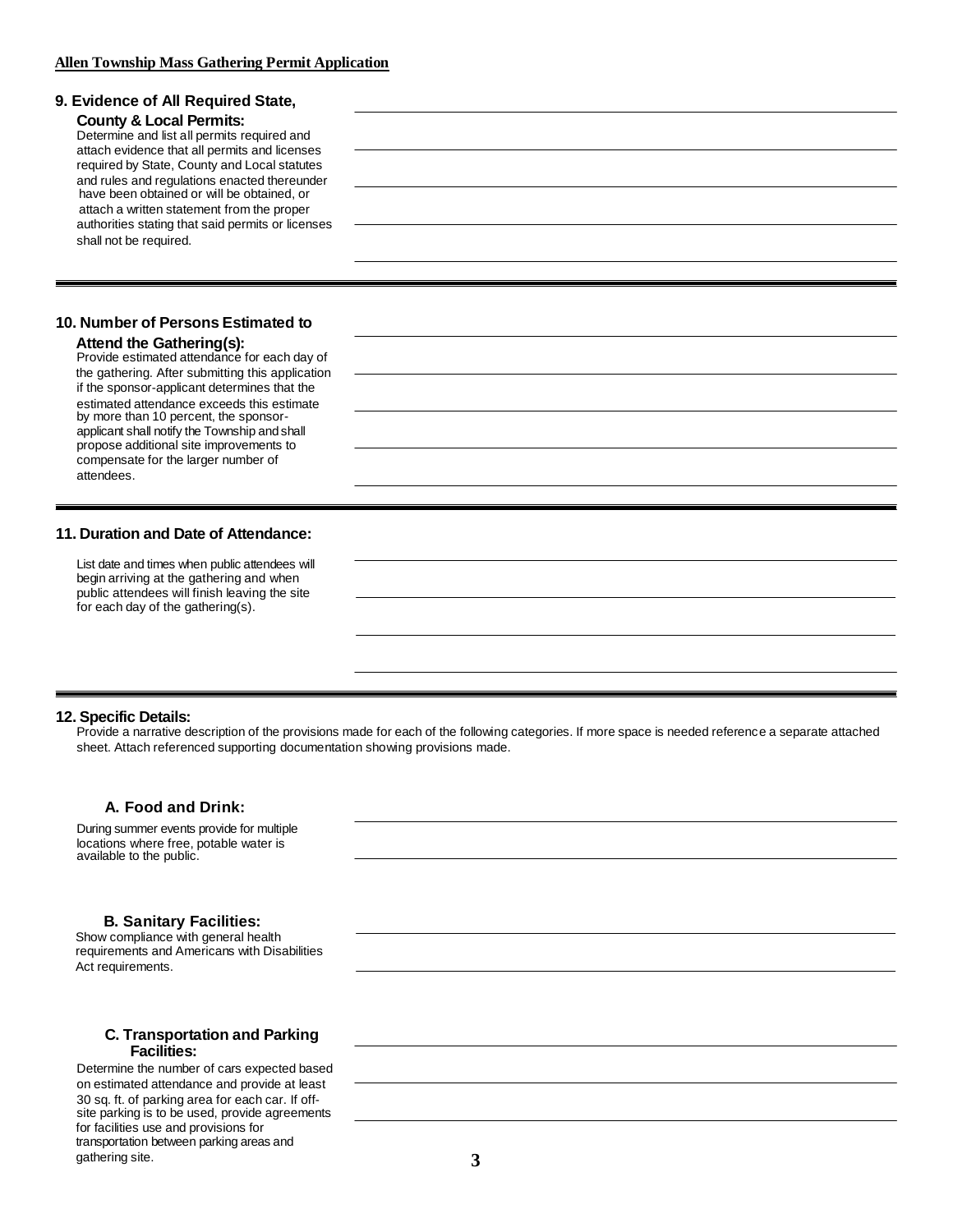# **D. Security, Traffic Control, Crowd Control and Protection**

Security and protection of internal areas and external surrounding areas including specific reference to the number of security personnel assisting in the control of traffic and the number of security personnel assisting in crowd control. For gatherings of 3,000 or more estimated attendance, propose the use of "one-way" traffic flow to the site, proper traffic control signage and separate entrances and exits to parking areas. Notify PA State Police and show compliance with their recommendations. Provide 24-hour contact information for the Township to contact the chief of security or his designated representative. Fireworks, pyrotechnic displays require Fire Marshall approval.

#### **E. Medical Facilities, Medical Transportation, Intermediate Care, Hospital Care, Emergency Management**

For more than 500 estimated attendance, an on-site medical treatment facility to provide Basic Life Support (BLS) must be staffed with at least one Emergency Medical Technician (EMT). For 3,000 estimated attendance, a staffed, on-site BLS facility with two EMT's must be provided, plus a separately-staffed, licensed BLS ambulance must be on site.

Provide an additional EMT at the on-site facility for each additional 3,000 persons above 3,000. For 3,000 or more estimated attendance, provide on-site transportation using four-wheel drive "ATV-type" vehicles capable of transporting a stretcher and an enclosed, sheltered location for EMS treatment facilities. For 6,000 or more estimated attendance, make provisions with a local intermediate care facility for treatment of minor medical conditions not required to be transported to a hospital. For estimated attendance of 9,000 persons or more, provide an additional staffed, licensed BLS ambulance and a staffed, licensed Advanced Life Support (ALS) unit, a climate controlled treatment facility, notify the trauma center(s) for each day that a large gathering is taking place and have the Emergency Management Coordinator approve the EMS plans. Complete attached EMA form and submit with this application.

#### **F. Janitorial Services, Trash Removal and Site Restoration**

Trash removal must be contracted with a Garbage Hauler licensed by the Township. To the extent possible (voluntary, not required), provide for collection of recyclables by providing separate on-site trash containers for public deposit of recyclables. Propose and provide janitorial services with sufficient frequency that windblown trash can be collected before crossing site property lines. Propose and provide site restoration services that will return the area to the pre-gathering appearance.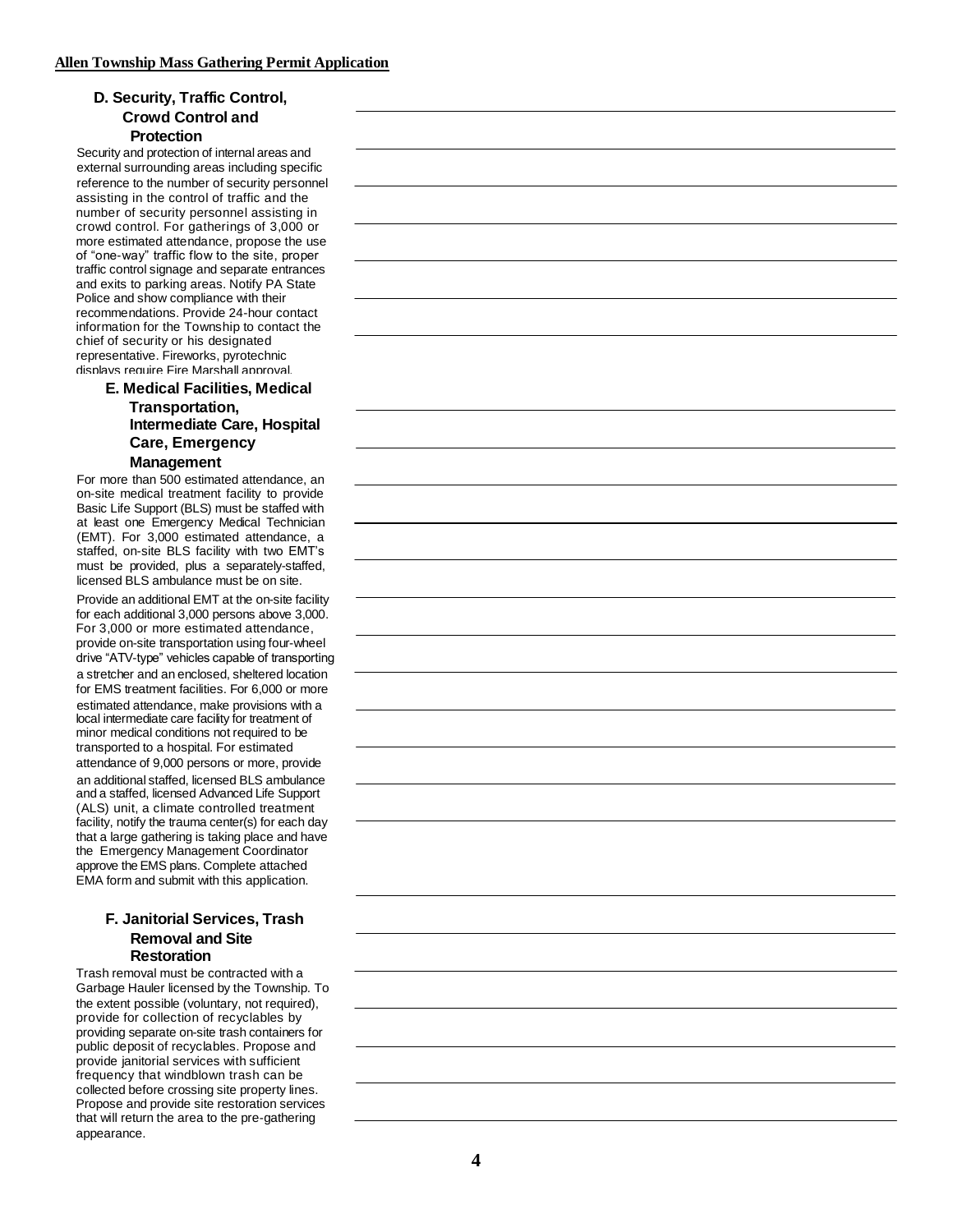# **Allen Township Mass Gathering Permit Application**

| 13. Certified Copy of Bond:                                                            |  |
|----------------------------------------------------------------------------------------|--|
| Original or certified copy of bond or verified                                         |  |
| evidence of other suitable financial                                                   |  |
| arrangements as hereinafter required must be                                           |  |
| attached to the application.                                                           |  |
|                                                                                        |  |
|                                                                                        |  |
| 14. Advertisements:                                                                    |  |
| Reference and attach copies of                                                         |  |
| advertisements used to promote this                                                    |  |
| gathering.                                                                             |  |
|                                                                                        |  |
|                                                                                        |  |
| 15. Sponsor-Applicant Statement of                                                     |  |
| <b>Compliance:</b>                                                                     |  |
| Attach a statement signed by all applicant-                                            |  |
| sponsors, persons in charge and property                                               |  |
| owners that they have read, agree to the                                               |  |
| terms, provisions, restrictions and                                                    |  |
| requirements; and shall abide by the terms,                                            |  |
| provisions, restrictions and requirements of                                           |  |
| Chapter 13 of the Code of Allen Township<br>and all laws, rules and regulations of the |  |
| Commonwealth of Pennsylvania, County of                                                |  |
| Northampton and all other applicable                                                   |  |
| provisions of the Code of Allen Township.                                              |  |
|                                                                                        |  |
|                                                                                        |  |
| 16. Other Information Requested by                                                     |  |
| the Board of Supervisors:                                                              |  |
| Attach and reference any additional                                                    |  |
| information that may have been requested by                                            |  |
| the Board of Supervisors.                                                              |  |
|                                                                                        |  |
|                                                                                        |  |
|                                                                                        |  |
|                                                                                        |  |
|                                                                                        |  |
|                                                                                        |  |
|                                                                                        |  |
|                                                                                        |  |
|                                                                                        |  |
|                                                                                        |  |
|                                                                                        |  |
|                                                                                        |  |
|                                                                                        |  |
|                                                                                        |  |
|                                                                                        |  |
|                                                                                        |  |
|                                                                                        |  |
|                                                                                        |  |
|                                                                                        |  |
|                                                                                        |  |
|                                                                                        |  |
| 17. Permit Application Fee:<br>Each application shall be accompanied by a              |  |

fee to cover the cost of inspection, investigation , issuance and administration pursuant to the schedule adopted by Allen Township in effect at the time of application.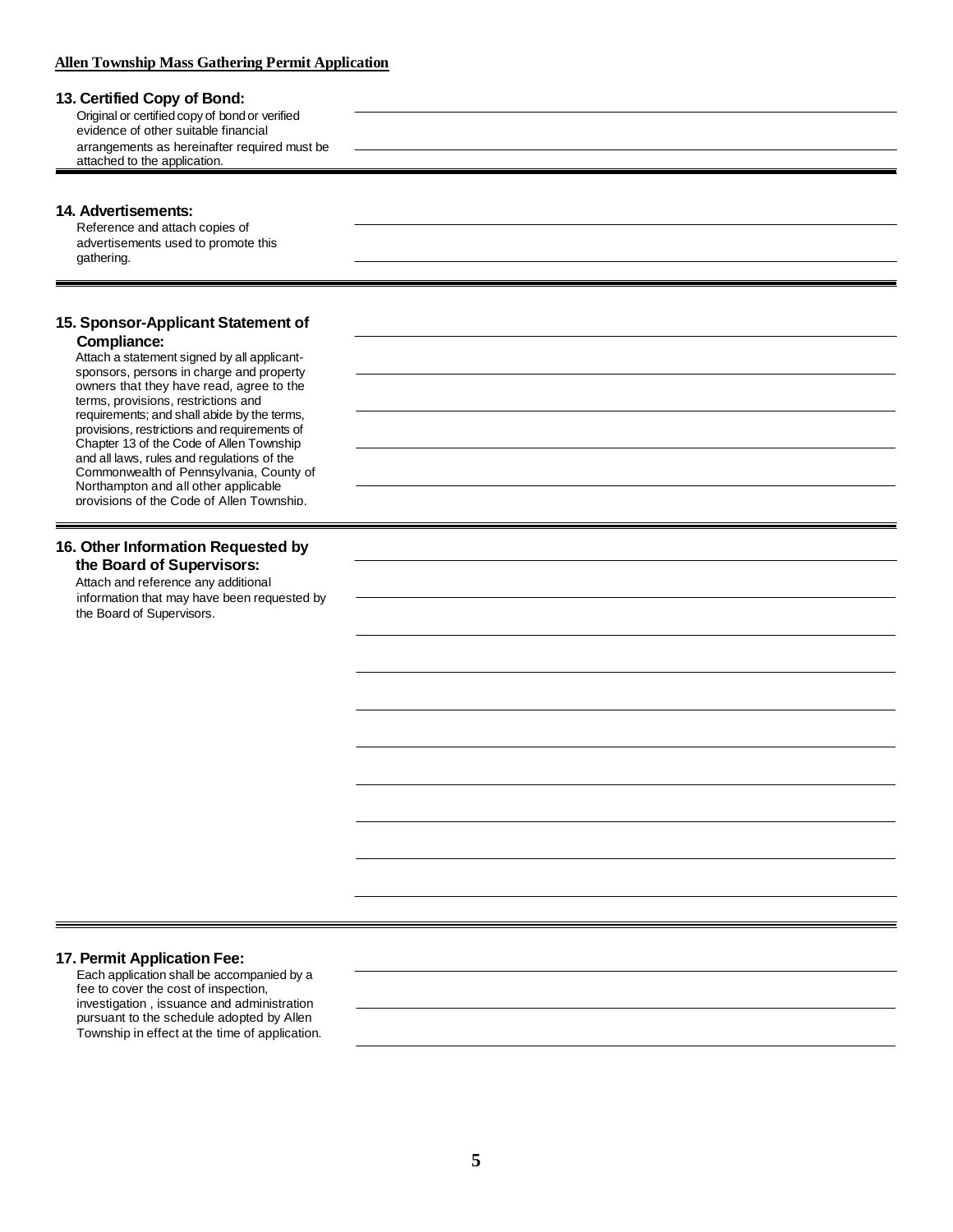| 18. Bond of Indemnity or Cash<br>Deposit:<br>List Bond or Deposit amount and attach Bond<br>or Cash Deposit for faithful compliance with<br>provisions of Chapter 13 and all other State,<br>County or Local Laws or Rules and<br>Regulations. Please read the attached copy<br>of Chapter 13 in its entirety.                                                                                                                                                                                                                                                                                                                                                                                                                                                                                                                                                                                                                                                                                                                                                                                                                                                                                                                                                                              |  |
|---------------------------------------------------------------------------------------------------------------------------------------------------------------------------------------------------------------------------------------------------------------------------------------------------------------------------------------------------------------------------------------------------------------------------------------------------------------------------------------------------------------------------------------------------------------------------------------------------------------------------------------------------------------------------------------------------------------------------------------------------------------------------------------------------------------------------------------------------------------------------------------------------------------------------------------------------------------------------------------------------------------------------------------------------------------------------------------------------------------------------------------------------------------------------------------------------------------------------------------------------------------------------------------------|--|
| 19. Liability Insurance:<br>Every applicant for a permit under Chapter 13<br>shall furnish satisfactory evidence to<br>the Board of Supervisors that a public liability<br>insurance policy in amounts of not less than<br>Five Hundred Thousand (\$500,000.00) for one<br>(1) person and Five Hundred Thousand<br>(\$500,000.00) for any one (1) accident will be<br>in force and effect insuring the liability of the<br>Township; an equal amount of liability<br>coverage for an adjacent Township (if the<br>gathering is being conducted on a property<br>fronting on a borderline road); and an equal<br>amount of liability insurance for each quasi-<br>public entity. The policy shall be in force for<br>the protection of the insureds during all times<br>where any of the named insureds could be<br>deemed to be liable from activities attributed<br>to the gathering. Such policy shall be subject<br>to the approval of the Board of Supervisors of<br>Allen Township (and the adjacent Township,<br>if any). All public and quasi-public entities shall<br>be listed on such policy as named<br>insureds. (Insurance coverage example:<br>Sponsor-applicant, two townships and one<br>fire department on one policy as named<br>insureds requires \$2,000,000 coverage.) |  |

# **The Board of Supervisors shall either grant or deny a permit at its next regularly scheduled meeting that occurs no less than 15 days following the submission of the completed application.**

Any person who initiates, organizes, promotes, permits, conducts or causes to be advertised a public gathering without obtaining the permit provided for in Chapter 13; or who knowingly conducts, permits or allows a public gathering with a permit but in violation of the terms and provisions of Chapter 13 of Allen Township and of the permit granted; or who shall counsel, aid or abet such violation or failure to comply shall, upon conviction thereof by any District Justice, be subject to a fine of not less than three hundred dollars (\$300.00), together with costs.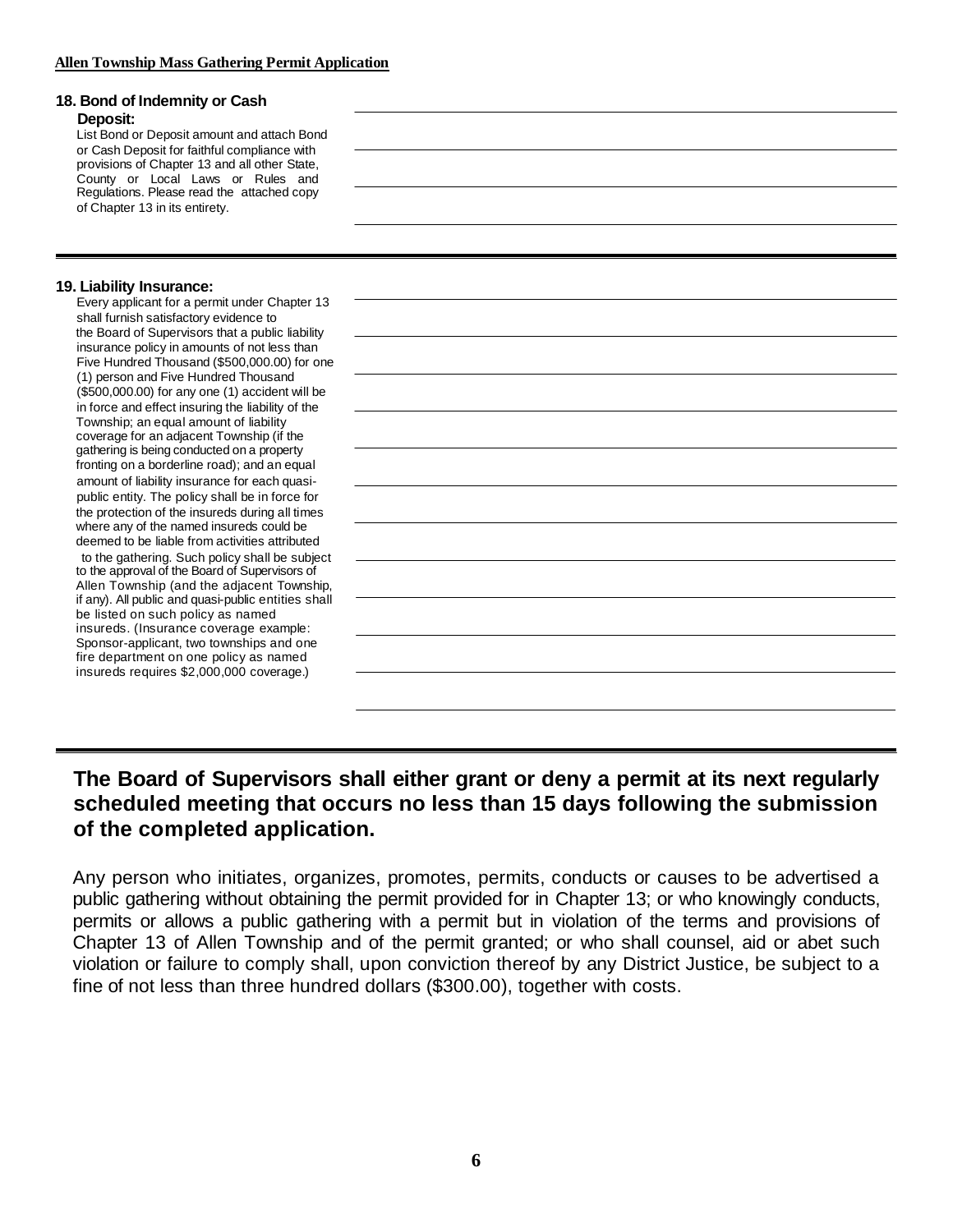# **Allen Township Mass Gathering Permit Application**

# **20. Signatures:**

All sponsor-applicant(s) and property owner(s) must sign under the seal of a notary public.

**Sponsor-Applicant(s):**

**Notary** 

**Property Owners:**

Notary